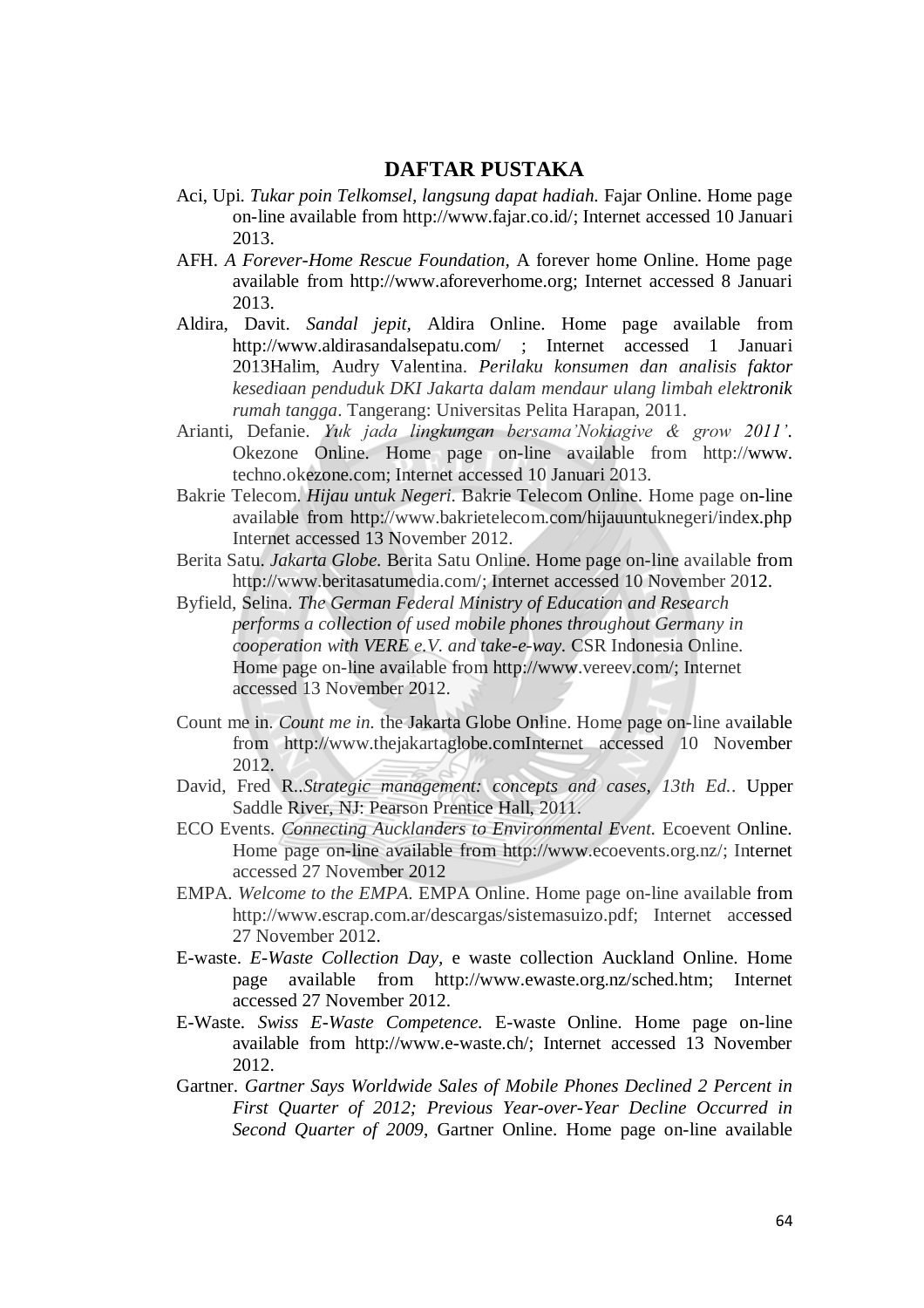from http://www.gartner.com/it/page.jsp?id=2017015; Internet accessed 5 September 2012.

- GovHK. *Waste & Recycling in Hong Kong.* GovHK Online. Home page on-line available from http://www.gov.hk/; Internet accessed 13 November 2012.
- Gunawan, Marie. *Total penjualan ponsel global ternyata menurun,* Tekno Up Online. Home page available from http://www.teknoup.com/news/16293/total-penjualan-ponsel-globalternyata-menurun/; Internet accessed 4 September 2012.
- *Kabar baik bisnis dan CSR 23: the Indonesian most commited CEO for CSR 2012*. : Latofi Enterprise Media, 2012
- Kotler, Philip and Alan R. Andreasen. *Strategic marketing for nonprofit organizations, 7th Ed.*. Upper Saddle River, NJ: Pearson Prentice Hall , 2008.
- Kotler, Philip and Nancy Lee. *Corporate social responsibility: doing the most good for your company and your cause*. Chichester/Hoboken/New York: John Wiley and Sons, 2005.
- Maulana, Arief. *Corporate Social Responsibility.* CSR Indonesia Online. Home page on-line available from http://www.csrindonesia.com/; Internet accessed 13 November 2012.
- MobileMuster. *What Is MobileMuster.* MobileMuster Online. Home page on-line available from http://www.MobileMuster.com; Internet accessed 12 Oktober 2011.
- MemoryMuster. *The Memory Muster.* MemoryMuster Online. Home page on-line available from http://memorymuster.mobilemuster.com.au; Internet accessed 8 Januari 2013.
- Novita. *Mobile phone usage behavior and consumer behavior analysis to donate mobile phone waste for recycling in Jabodetabek.* Tangerang: Universitas Pelita Harapan, 2012.
- Phone4Charity. *Donate Your Cell Phone,* Phone4Charity Online. Home page available from http://www.phones4charity.org; Internet accessed 27 November 2012.
- Rian. *Indysmoke Clothing Workshop,* Indysmoke Online. Home page available from http://www.indysmoke.com/faq.htm; Internet accessed 1 Januari 2013.
- SCARCE. *Cell phone rescue overview.* SCARCE Online. Home page on-line available from http://www.scarceecoed.org/; Internet accessed 13 Januari 2013.
- SWISCO. *SWISCO Recycling at a Glance.* swiscorecycling Online. Home page on-line available from http://www.swicorecycling.ch/pdf/imagebroschuere\_e.pdf; Internet accessed 13 November 2012.
- TES-AMM. *Your E-Waste Recycling Patner.* TES-AMM Online. Home page online available from http://www.tes-amm.com/; Internet accessed 13 November 2012.